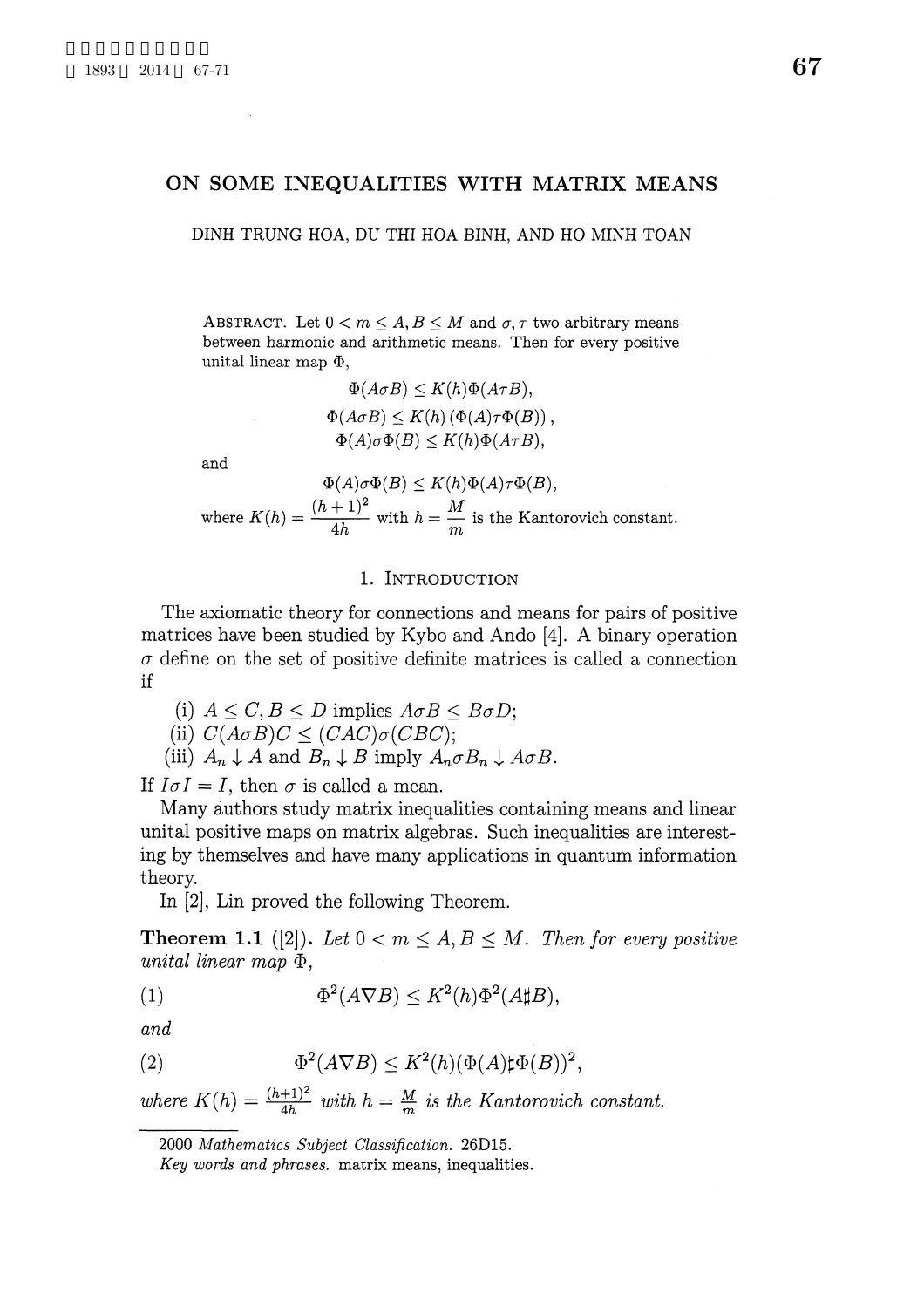It is well-known that the arithmetic mean  $\nabla$  is the biggest among symmetric means (see  $[4]$ ). A natural question is that is the theorem above still true if we replace the biggest means by a smaller one? In this note, we consider such inequalities for two different means with Kantorovich constant. In applications, we give an analogous result of Uchiyama and Yamazaki in [7].

This note is based on preprint [1].

## 2. MAIN RESULTS

**Lemma 2.1.** Let  $0 < m \leq A, B \leq M$  and  $\sigma, \tau$  two arbitrary means between harmonic and arithmetic means. Then for every positive unital linear map  $\Phi$ ,

(3) 
$$
\Phi(A\sigma B) + Mm\Phi^{-1}(A\tau B) \leq M + m,
$$

and

(4) 
$$
\Phi(A)\sigma\Phi(B) + Mm\Phi^{-1}(A\tau B) \leq M+m.
$$

Proof. It is easy to see that

$$
(M-A)(m-A)A^{-1}\leq 0,
$$

or

$$
mMA^{-1} + A \leq M + m.
$$

Consequently,

$$
\Phi(A) + mM\Phi(A^{-1}) \leq M + m.
$$

Similarly,

$$
\Phi(B) + mM\Phi(B^{-1}) \le M + m.
$$

Summing up two above inequalities, we get

$$
\Phi(A \bigtriangledown B) + mM \Phi((A!B)^{-1}) \le M + m.
$$

Besides, from the general theory of matrix means we know that  $\bigtriangledown\geq\sigma$ and  $\tau \geq$ !. Hence,

$$
\Phi(A \sigma B) + mM\Phi^{-1}(A \tau B) \le \Phi(A \sigma B) + mM\Phi((A \tau B)^{-1})
$$
  

$$
\le \Phi(A \bigtriangledown B) + mM\Phi((A!B)^{-1})
$$
  

$$
\le M + m.
$$

By a similar argument, we can get inequality (4) with using the fact that

$$
\Phi(A)\sigma\Phi(B)\leq \Phi(A)\bigtriangledown \Phi(B)=\Phi(A\bigtriangledown B).
$$

The following Proposition is a generalization of Lin's result mentioned in Introduction.

 $\Box$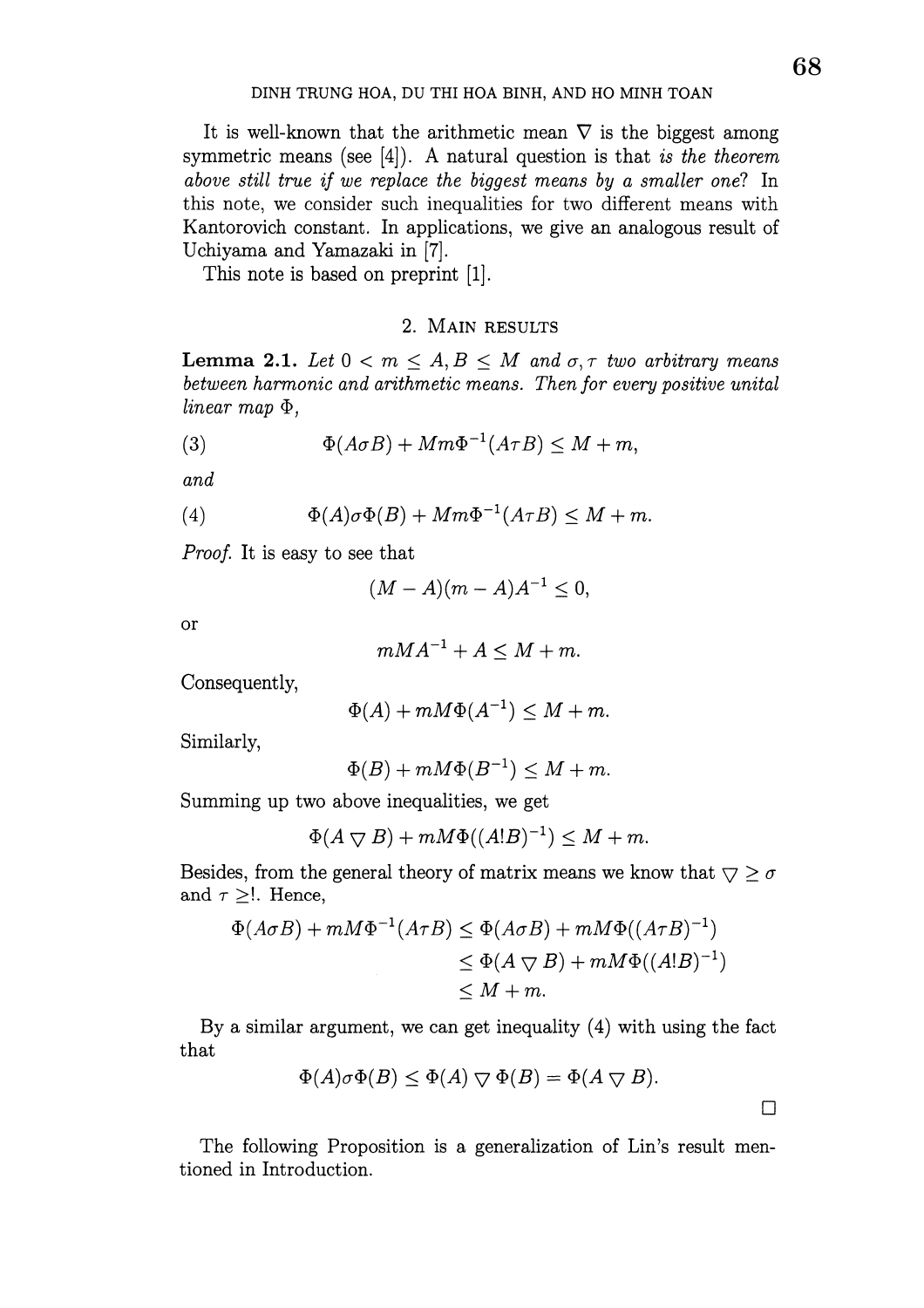**Proposition 2.1.** Let  $0 < m \leq A, B \leq M$  and  $\sigma, \tau$  two arbitrary means between harmonic and arithmetic means. Then for every positive unital linear map  $\Phi$ ,

(5) 
$$
\Phi^2(A\sigma B) \leq K^2(h)\Phi^2(A\tau B),
$$

(6) 
$$
\Phi^2(A\sigma B) \leq K^2(h) \left(\Phi(A)\tau\Phi(B)\right)^2,
$$

(7) 
$$
(\Phi(A)\sigma\Phi(B))^2 \leq K^2(h)\Phi^2(A\tau B),
$$

and

(8) 
$$
(\Phi(A)\sigma\Phi(B))^2 \leq K^2(h)(\Phi(A)\tau\Phi(B))^2,
$$

where  $K(h) = \frac{(h+1)^{2}}{4h}$  with  $h = \frac{M}{m}$  is the Kantorovich constant.

*Proof.* We prove  $(2.1)$ . The inequality  $(2.1)$  is equivalent to the following

$$
\Phi^{-1}(A\tau B)\Phi^{2}(A\sigma B)\Phi^{-1}(A\tau B)\leq K^{2}(h),
$$

or

$$
||\Phi(A\sigma B)\Phi^{-1}(A\tau B)|| \leq K(h).
$$

On the other hand, it is well known that [5, Theorem 1] for  $A, B \geq 0$ ,

$$
||AB|| \leq \frac{1}{4}||A+B||^{2}.
$$

So, it is necessary to prove that

$$
\frac{1}{4mM}||\Phi(A\sigma B) + mM\Phi^{-1}(A\tau B)||^2 \le \frac{(M+m)^2}{4Mm},
$$

or,

$$
||\Phi(A\sigma B) + mM\Phi^{-1}(A\tau B)|| \le M + m.
$$

The last inequality follows from Lemma 2.1.

Remain inequalities in Proposition can be proved analogously.  $\Box$ 

Remark 1. As we mentioned in the proof of Proposition 2.1 that for any positive matrices  $A, B, \Phi(A\sigma B) \leq \Phi(A\nabla B)$ . From that, it can rise a wrong intuition that the proof of Proposition 2.1 can be obtained easily from Theorem 1.1. Unfortunately, the last inequality could not be squared as it was shown in [2, Proposition 1.2].

**Theorem 2.1.** Let  $0 < m \leq A, B \leq M$  and  $\sigma, \tau$  are two arbitrary symmetric means. Then for every positive unital linear map  $\Phi$ ,

$$
\Phi(A \sigma B) \le K(h)\Phi(A \tau B),
$$
  
\n
$$
\Phi(A \sigma B) \le K(h) (\Phi(A) \tau \Phi(B)),
$$
  
\n
$$
\Phi(A) \sigma \Phi(B) \le K(h)\Phi(A \tau B),
$$

and

$$
\Phi(A)\sigma\Phi(B) \le K(h)\Phi(A)\tau\Phi(B),
$$
  
where  $K(h) = \frac{(h+1)^2}{4h}$  with  $h = \frac{M}{m}$  is the Kantorovich constant.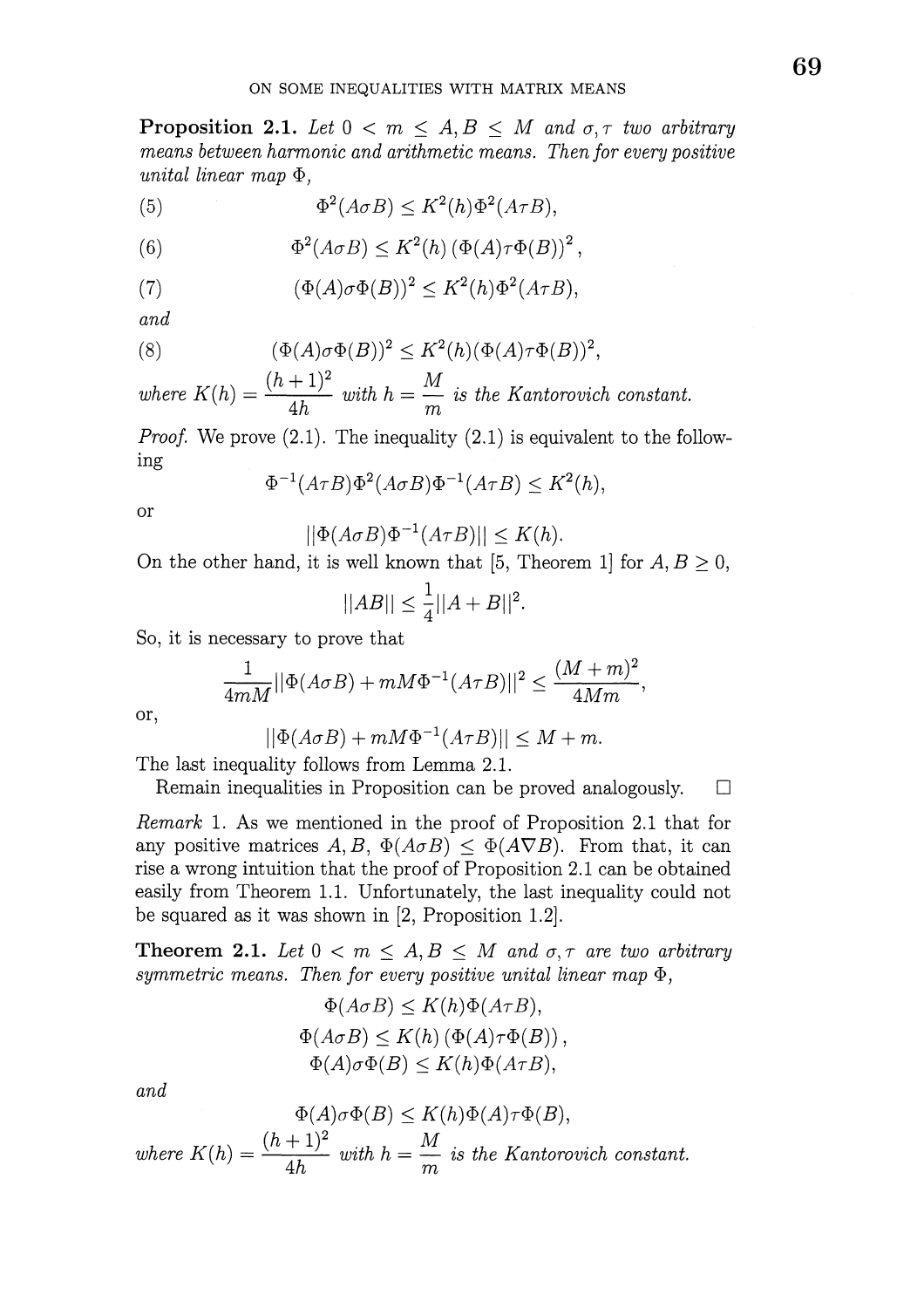Proof. The proof follows from Proposition 2.1 and the fact that the function  $f(t)=t^{1/2}$  is operator monotone on [0,  $\infty$ ). . The state of the state  $\Box$ 

**Corrolary 2.1.** Let  $f, g$  be symmetric operator monotone functions on  $[0, \infty)$ . Then for any pair  $0 < m < M$ ,

(9) 
$$
\max\{\frac{f(t)}{g(t)},\frac{f(t)}{g(t)}\}\leq K(h)=\frac{(m+M)^2}{4mM}, \quad t\in[m,M].
$$

Proof. It is necessary to apply above Theorem for the symmetric matrix means  $\sigma$  and  $\delta$  corresponding to the functions  $f$  and  $g$ , and definition of matrix means via it representation functions.  $\Box$ 

Inequality (9) is interesting by itself, and the authors do not know an elementary proof even in the case when  $f(t)=\sqrt{t}$ .

As an application, now we give a similar result as in [7]. Uchiyama and Yamazaki showed that for an operator monotone function  $f$  on  $[0, \infty)$  if  $f(\lambda B+I)^{-1}\# f(\lambda A+I)\leq I$  for all sufficiently small  $\lambda>0$ , then  $f(\lambda A+I)\leq f(\lambda B+I)$  and  $A\leq B$ . By applying Theorem 2.1 we get a similar result for any symmetric means.

Corrolary 2.2. Let f be operator monotone function on  $[0, \infty)$  and  $\sigma$  an arbitrary mean between harmonic and arithmetic ones. If for a given pair of positive invertible matrices  $A, B$ ,

$$
f(\lambda B + I)^{-1} \sigma f(\lambda A + I) \le K
$$

for all sufficiently small  $\lambda>0$  (where K is Kantorovich constant), then  $f(\lambda A+I)\leq f(\lambda B+I)$  and  $A\leq B$ .

## **REFERENCES**

- [1] Dinh Trung Hoa, Du Thi Hoa Binh, Ho Minh Toan, On some inequalities with matrix means. Preprint.
- [2] M. Lin. Squaring a reverse  $AM-GM$  inequality. Studia Math. 215 (2013), 187-194.
- [3] M. Lin, On an operator Kantorovich inequality for positive linear maps. J. Math. Anal. Appl. 402 (2013) 127-132.
- [4] F. Kubo, T. Ando, Means of positive linear operators. Math. Ann. 246 (1979/80), no. 3, 205-224.
- [5] R. Bhatia, F. Kittaneh, Notes on matrix arithmeticgeometric mean inequalities. Linear Algebra Appl. 308 (2000) 203-211.
- [6] R. Kaura, M. Singh, J. S. Aujla, Generalized matrix version of reverse Holder inequality. Linear Algebra and its Applications. 434 (2011) 636-640.
- [7] M. Uchiyama, T. Yamazaki, A converse of Loewner-Heinz inequality and applications to operator means. Journal of Mathematical Analysis and Applications. 413(1) (2014) 422429.